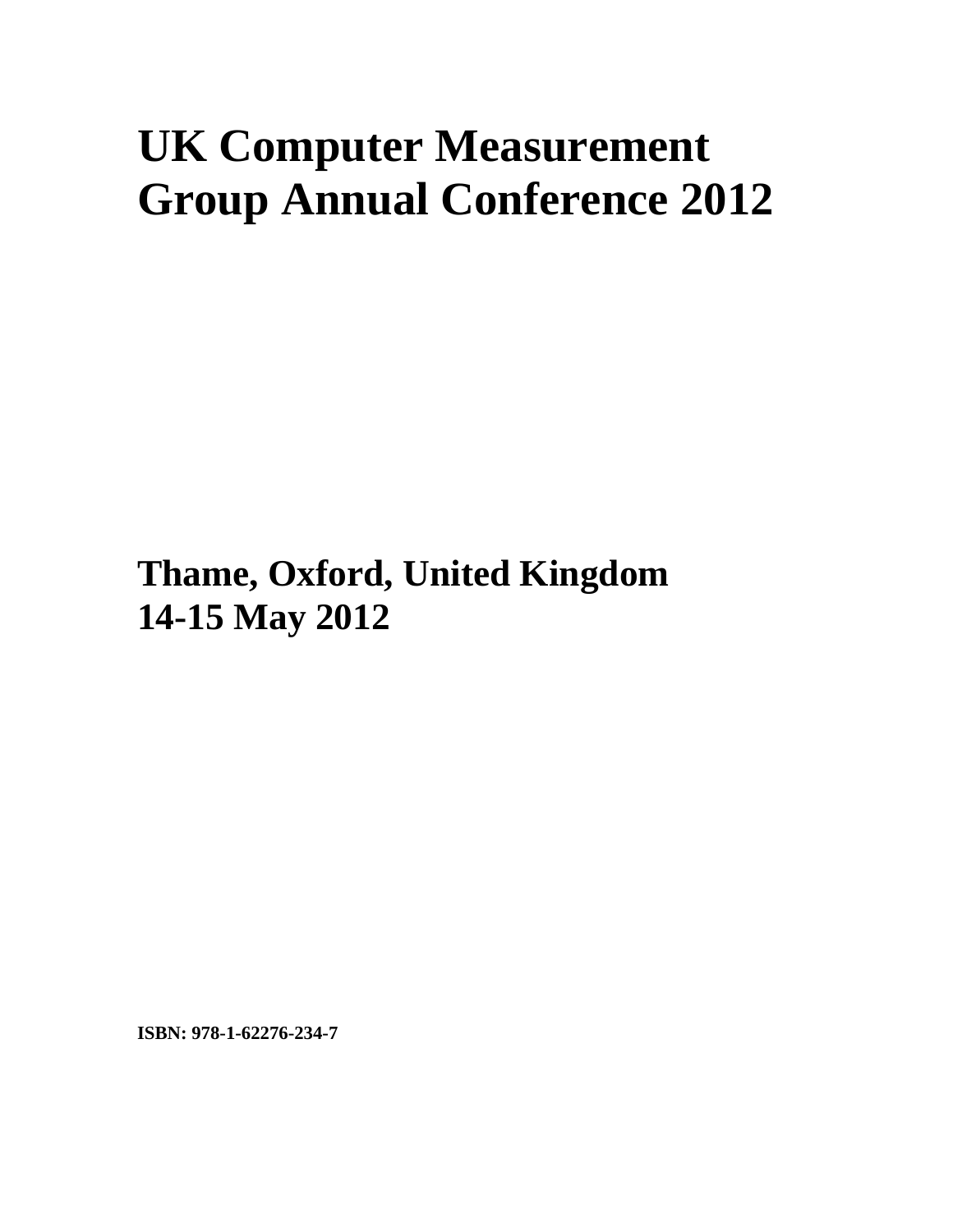**Printed from e-media with permission by:** 

Curran Associates, Inc. 57 Morehouse Lane Red Hook, NY 12571



**Some format issues inherent in the e-media version may also appear in this print version.** 

Copyright© (2012) by the UK Computer Measurement Group Ltd. All rights reserved.

Printed by Curran Associates, Inc. (2012)

For permission requests, please contact the UK Computer Measurement Group Ltd. at the address below.

UK Computer Measurement Group Ltd.

Suite A1 Kebbell House Carpenders Park Watford, Herts WD19 5BE

Telephone +44 (0) 20 8421 5330

Fax  $+44(0)$  20 8421 5457

e-mail ukcmg@ukcmg.org.uk

## **Additional copies of this publication are available from:**

Curran Associates, Inc. 57 Morehouse Lane Red Hook, NY 12571 USA Phone: 845-758-0400 Fax: 845-758-2634 Email: curran@proceedings.com Web: www.proceedings.com